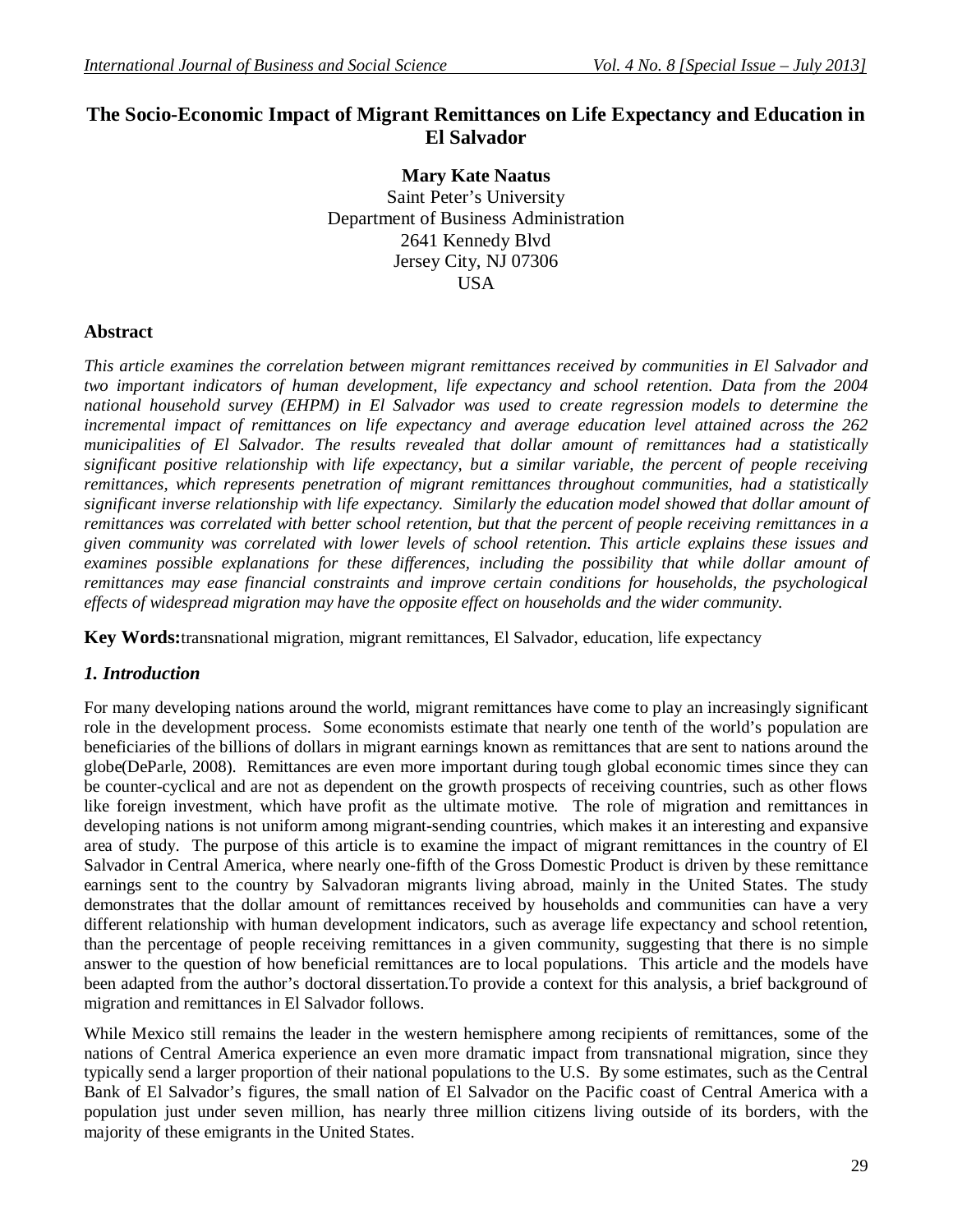This figure includes second-generation Salvadorans living outside of El Salvador (Banco Central de Reserva de El Salvador (BCR) n.d.) Other more conservative estimates suggest that this number is more likely around 1.5 million (Andrade-Eekhoff, 2006), which is still a large percentage of the working age population. While it is the smallest country geographically in Central America, El Salvador has the second largest population in the region after Guatemala and the third largest economy. With 18.2 percent of its GDP in 2006 made up of migrant remittances (Ratha, 2008), this source of income has surpassed its largest export, coffee, thus making El Salvador's laborers its most vibrant export, and remittance figures equaled over six-hundred percent of foreign direct investment in 2004 (Andrade-Eekhoff, 2006).

A recent United Nations Development Program report (UNDP, 2005) is the most extensive study to date on the impact of migrant remittances in El Salvador, and it describes some of the social and economic trends that result from the cycle of migration and remittances and contains a wealth of relevant data and statistics that will be useful for further study. In an analysis of the 2005 UNDP report for Migration Information Source, Katharine Andrade-Eekhoff (2006) observed that the nation of El Salvador of the 1970's preceding the first main waves of emigration no longer exists, yet the government continues to govern the rapidly evolving society in an anachronistic manner. She also argued that one of the most pressing issues involving Salvadoran transnational migration is to work towards policy initiatives to ensure that the benefits of remittance flows help to spur community development, allowing those who do not receive remittances to reap some of the benefits as well, and spurring wider economic growth and development.

# *1.1. International Migration and Human Development*

The field of research on migrant remittances, resulting from the flow of human capital from one nation to another in pursuit of higher wages and labor opportunities, involves much more than the physical transactions of sending money home to family members. The socio-economic impacts of migration on the migrant-sending country are very important, and they are different from the pure financial effect of remittances. As more nations are experiencing larger proportions of their populations living and working outside of the country of origin, the massive flows of people, knowledge and resources have a dramatic impact on communities and families, from changing gender roles as more women assume the leadership role in the family to broken families, brain drain of educated workers and professionals, and the more subtle emotional dependencies and loss of pride and cultural identity that may ensue. While living in El Salvador from 2000-2002 and during various visits over the next eight years, it became more apparent that many of the youth in rural El Salvador envision their only viable option for financial success and upward social mobility is to make it to the United States.

Young men, and a growing number of young women, are dropping out of school earlier and changing their aspirations, in order to save money for the very costly and treacherous journey north. There is an obvious pressure for those youngsters with the means to join their extended families in the U.S. so they can contribute more meaningfully to their family's economic well-being. The irony is that with young mothers and fathers and older brothers and sisters, who have given up the opportunity to be role-models to their siblings, the family's financial situation may improve, but the impact on the separation of spouses, siblings and parents from their family members and the dependency that evolves with the cycle of migration and remittances are more difficult to empirically measure. In addition, what most of these migration studies outside of ethnographies tend to lack, is the human element that is a vital part of the migration process for both migrants and family members. The statistical data can only capture information that is tangible and measurable, such as age, gender and education level of migrants. What it does not capture are intangible qualities that can be of utmost importance to households and communities, such as leadership ability, motivation, vision and work ethic. For example when a young man perhaps uneducated, but who is viewed as a leader in the community, such as a soccer coach and town council member, leaves the country indefinitely as a migrant, this represents a loss that cannot be quantified in an empirical manner.

According to 2010 U.N.D.P. estimates, approximately 23 percent of Salvadoran households receive remittances from relatives in the U.S., making up a substantial portion of their household income. The average amount of remittances received and the proportion of households receiving remittances vary significantly by region. These funds rarely enter the official banking system, which makes them unlikely to spur long-term development orsustainable ventures such as small business start-ups, which could have multiplier effects on the community in terms of employment and productivity.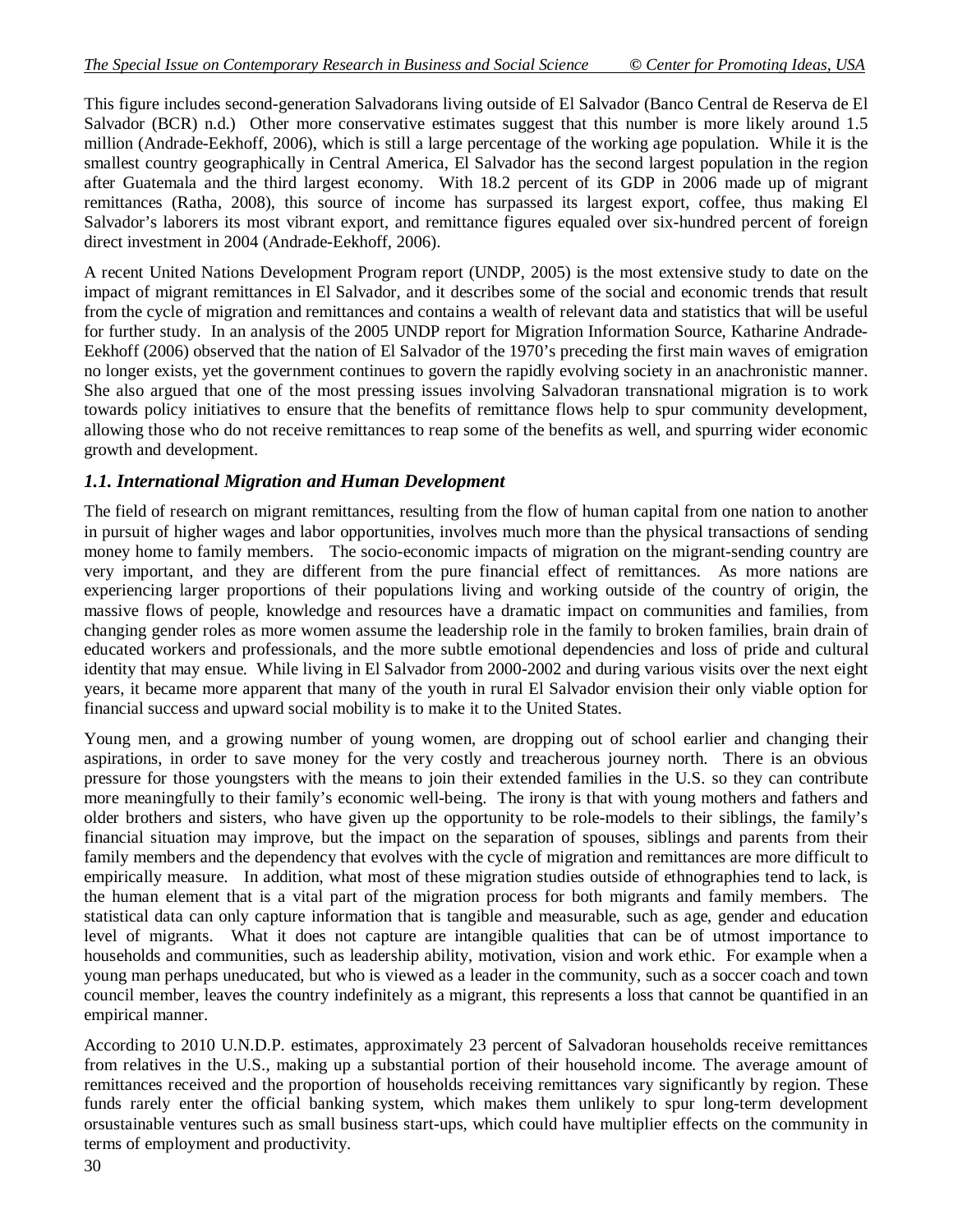According to World Bank data gathered from household surveys, Salvadorans spend nearly eighty-five percent of their income on short-term consumption, significantly higher than in Honduras, where it is seventy-seven percent and Guatemala at sixty-eight percent (Agunias, 2006). Another study based on household surveys found that 91% of remittance income in El Salvador in 2002 was spent on consumption, followed by 3.8% on education and 2.5% on medical uses, with savings, housing, agricultural uses, business and "other" making up the remainder (Yang, 2003). There is also evidence that money earned in the U.S. tends todrive up prices in El Salvador, which helps to counter the rise in incomes. A recent Washington Post article (Aizenman, 2006) claimed that with more dollars "chasing limited commodities" such as housing and land, prices are rising, and often those who are not receiving remittances are priced out. At the same time this rise in consumption spurred by remittances is not necessarily creating new jobs, and El Salvador continues to import both manufactured goods and unskilled or low-skilled workers from Nicaragua and Honduras to perform seasonal jobs like coffee and sugar harvesting and cow herding, which is driving down living wages.

With over ninety percent of Salvadoran migrants living in the U.S., it clearly makes the United States the main generator of remittances to El Salvador (IADB, 2007). The U.S. labor market for Salvadorans is highly differentiated by gender. Salvadoran women continue to work in traditional gendered activities, namely cleaning services and childcare, while Salvadoran men are employed in a wider variety of jobs, including construction, transportation, cooking, and gardening services. While these are low-skilled jobs, this does not mean that most Salvadoran migrants have low levels of education. A recent World Bank study found that nearly forty percent of all Salvadorans with a university degree live outside the country (Ratha, 2008).

# *2. Remittances, Education and Life Expectancy*

There are a number of recent studies that have focused on the relationship between remittances and educational attainment and school retention, and opinions held by researchers in different fields and focused on different countries are mixed. A study on El Salvador published in the Journal of Development Economics (Cox Edwards and Ureta, 2003) strongly supports the hypothesis that migrant remittances have a very important positive effect on school retention, particularly in rural areas, which tend to have higher levels of poverty. Another study on Mexico by Lopez-Cordova supports the theory that increased remittances as well a greater proportion of households receiving remittances is correlated to decreased child illiteracy and increased school attendance and retention in Mexico (as cited in Capistrano and Sta. Maria, 2006).

On the other side of the argument McKenzie and Rapoport (2006) provide empirical evidence that in rural Mexico, migration has a negative statistical effect on school attendance, but with a different impact based on age and gender. While this study cited some negative impacts of migration and remittances on schooling, the majority of studies on this topic tend to support the idea that remittance income tends increase the household investment in education and contribute to greater school retention.

While there is a lack of research articles specifically about the effect of remittances on life expectancy, there have been studies done relating remittances to infant mortality rate in countries. One study (Lu, 2007) focusing on Indonesia found that infant mortality tends to deteriorate in communities with intense out-migration, but he also concluded that this negative impact can be mitigated by remittances. He found that over time with steady growth in remittances, the rate of infant mortality in households and communities in Indonesia is reduced. Other studies on Mexico found evidence that households with migrants in the United States have improved health compared to households without migrants. Another earlier study on Mexico (Kanaiaupuni & Donato, 1999) supported Lu's findings on infant mortality in Indonesia and found that the effects of migration on infant mortality in Mexico vary over time, since migration is a cumulative process. Another important emerging theme in the literature involves the concept of social remittances, or sharing of ideas, accepted practices and social capital to households and family members back home. Opinions and practices concerning family planning, nutrition, religion and politics are some of the few areas where individuals are likely to experience a very different perspective when moving from El Salvador to the United States.

# *3. Data and Methodology*

The principal hypothesis this article seeks to address is whether migrant remittances have an overall positive impact on average life expectancy and school retention in communities of El Salvador.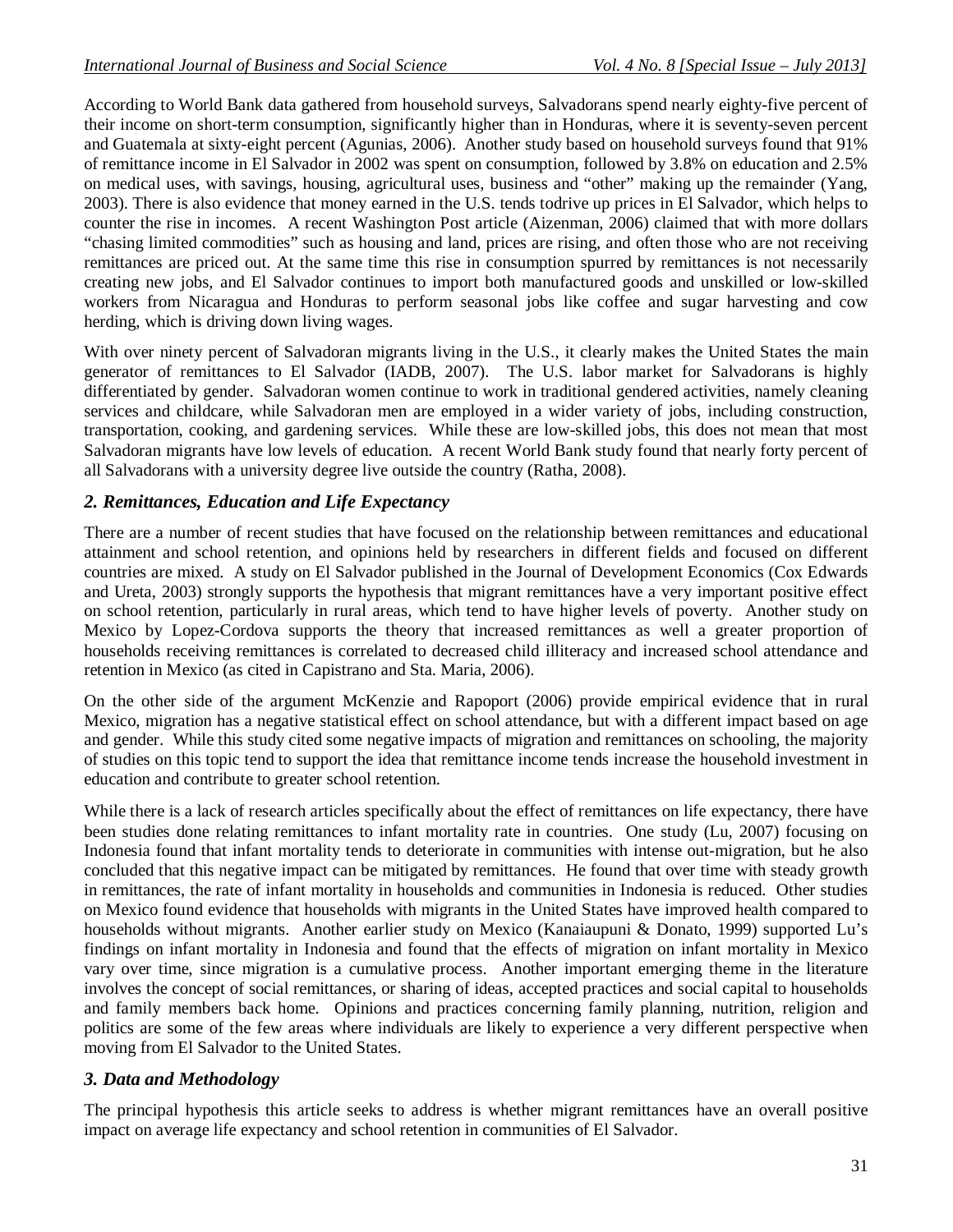The methodology this study utilized to determine the correlation between the amount of migrant remittances received and the dependent variables, was analysis of government survey data, using multiple regression analysis. In order to minimize the influence of other related factors on the dependent variable of each model, other relevant predictors were used as control variables in the models, in order to compare the relationship among certain variables and determine if certain variables alone or in combination have a significant correlation to the amount of migrant remittances received by individuals and households. In addition each model was run through the regression twice, the second trial using a fixed effects model with dummy variables for four of the five different regions of El Salvador, replicating the regional breakdown used in the EHPM analyses by the Salvadoran Bureau of Statistics (Dirección General de Estadística y Censos (DGEC), n.d.) and serving as a control for any variance due to departmental or regional differences not related to any of the independent variables.

The principal data set that was used for the statistical analyses is from the 2004 Encuesta de Hogares Propositos Multiples (EHPM) data gathered and published by El Salvador's Economic Ministry, since 1975. The data set contains a variety of statistics for all 262 municipalities in El Salvador from the 14 different departments or regions of the country. The method of data collection for the survey (EHPM) conducted by the Bureau of Statistics and Census of El Salvador was household surveys of approximately 17,000 households nationally, with representation of both urban and rural households. Tables listing the regression results for each model will be embedded in the results section.

While the data does not capture the number of transnational migrants who have left each community, both average remittance income per person and percentage of people receiving remittances can serve as related variables, and it is likely that the communities receiving larger amounts of remittance income have the larger number of transnational migrants abroad, mainly in the United States where approximately 90 percent of El Salvador's migrants are located. But as much of the research on remittance senders shows, there are many factors determining if, when and how much migrants send to their home countries,most often to immediate family members, and one of the most significant determinants in quantity of remittances is the length of time the migrant has been living in the host country. If a community in El Salvador has a high number of migrants that left before or near the start of the Civil War in the early 1980's, these migrants are probably not sending as much as more recent migrants, perhaps because over time several of their closest family members have joined them in the United States or another migrant-receiving country.

Other factors playing a role in the amount of remittances being sent by migrants to family members abroad include gender, with women tending to send back a larger proportion of their salaries than men (Sorensten, 2005), and also age. One migrant may be sending earnings back to a number of different family members in different households, which would affect the average amount sent to each person due to financial constraints. There is not necessarily a one to one ratio of migrant to remittance-receiver, and this ratio can vary widely, depending on family connections, number of other relatives that have migrated and other personal factors.

My hypotheses, which are based on theory and research findings, have not yet been fully explored in the research on El Salvador. I believe that households and communities whose income is substantially enhanced by remittances have higher living standards, better health conditions and higher levels of school attendance for children. The increase in income due to remittances may help provide families with basic necessities and subsistence, allowing more time for other types of investment, education, healthcare and preventative medicine. While this general hypothesis about increased income improving living conditions may appear to be stating the obvious, there are several mitigating circumstances, not unique to El Salvador, that may have a negative impact on these variables as a result of remittances and the phenomenon of migration, such as the breakup of families, growing inequalities between households receiving remittances and those that do not, decreased labor supply and labor force motivation, and other issues.

At the community level, I believe that overall levels of development will be higher in communities receiving remittances because there will more likely be more infrastructure present, such as telephones, financial institutions to support the remittance transactions, transport, internet access and perhaps better roads, due to more families with this type of income being able to afford cars and other status items that would be very difficult to afford at local earning levels. This might translate into better community organization and access to governmental and other funding for community development projects, healthcare and education.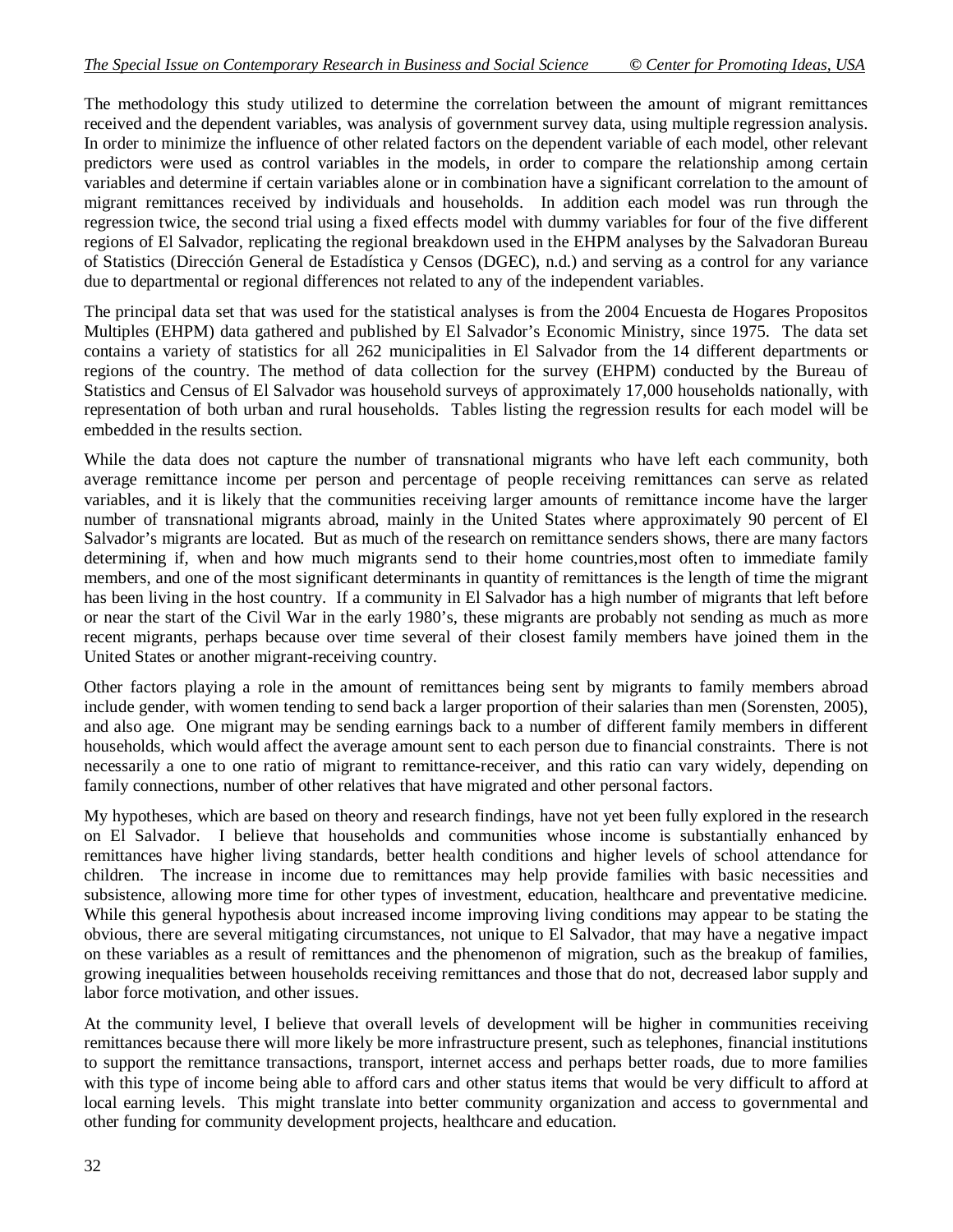# *4. Life Expectancy Model and Findings*

Life expectancy in a given region or country is one of the elements used to calculate HDI (Human Development Index), an important worldwide metric for evaluating the standard of living in a country and also as a comparison for level of development. El Salvador is currently ranked number 90for 2010 on the HDI index of countries behind Mexico, China, Costa Rica, and Brazil, but higher than Guatemala, Honduras and India. Life expectancies may vary across populations as a function of poverty, public health, nutrition, gender and race or ethnicity. Environmental factors, such as pollution, and life style factors such as occupation, smoking and diet all contribute to life expectancy as well.

The explanatory variables used in this model included monthly remittances per person and the percentage of people receiving remittances, while control variables included per capita income, percent urban population and literacy rate. These control variables were selected for the model since they are all likely to contribute to the life expectancy level in communities based on research in the field. It is also worth noting here that in the UNDP report, it was determined that Salvadoran migrants living in the United States have a significantly higher HDI average than Salvadorans living and working in El Salvador, many of whom are related to the migrants.

## *Table 1: Life Expectancy Model Results*

|                                         | Model 1   | Model 2   | Model 3   | Model 4    |
|-----------------------------------------|-----------|-----------|-----------|------------|
|                                         |           | $0.028**$ | $0.019**$ | $0.016*$   |
| Average remittances per person          |           | (2.52)    | (2.62)    | (2.086)    |
|                                         |           |           |           | $-0.016**$ |
| Percent of people receiving remittances |           |           |           | $(-2.59)$  |
|                                         | $0.009**$ | $0.026**$ |           | $0.010**$  |
| Per capita monthly income               | (3.10)    | (7.31)    |           | (3.51)     |
|                                         | $0.066**$ |           | $0.068**$ | $0.067**$  |
| Percent urban population                | (15.17)   |           | (15.81)   | (15.84)    |
|                                         | $0.025**$ |           | $0.036**$ | 0.009      |
| Literacy rate                           | (2.16)    |           | (3.38)    | (.743)     |
| Adjusted $R^2$                          | .706      | .385      | .719      | .728       |
| F-Statistic                             | 90.60     | 23.35     | 84.68     | 73.10      |

*Notes: All models include 4 regional dummy variables with Region II (Central I) removed. T-statistic appears in parentheses.*

*\*\*Significant at 5% level*

*\* Significant at 10% level*

The Adjusted R2 value of 0.728 for the model in the right-hand column shows that the five significant independent variables of percent urban population, access to water, percent of people receiving remittances, average monthly remittances per person and monthly per capita income account for much of the variance in life expectancy. The largest contributing predictor variable of this model was found to be the percent of the population living in an urban environment, which had high t-statistics in the regression output, and was significant at the one percent level. The positive beta value shows that the larger the proportion of the population living in an urban setting or environment, the longer the average life expectancy. In the fourth variation, the resulting coefficient indicates that as the percent of the population that is urban increases by one-hundred percent, the average life expectancy in the municipality should increase by 6.7 years. There may be many reasons why this is the case, such as better access to healthcare and hospitals in urban environments, cheaper and more abundant nutritious foods, improved quality of drinking water, fewer dirt roads which create dust leading to respiratory infections, better sanitation, more employment opportunities, and a less taxing lifestyle in general.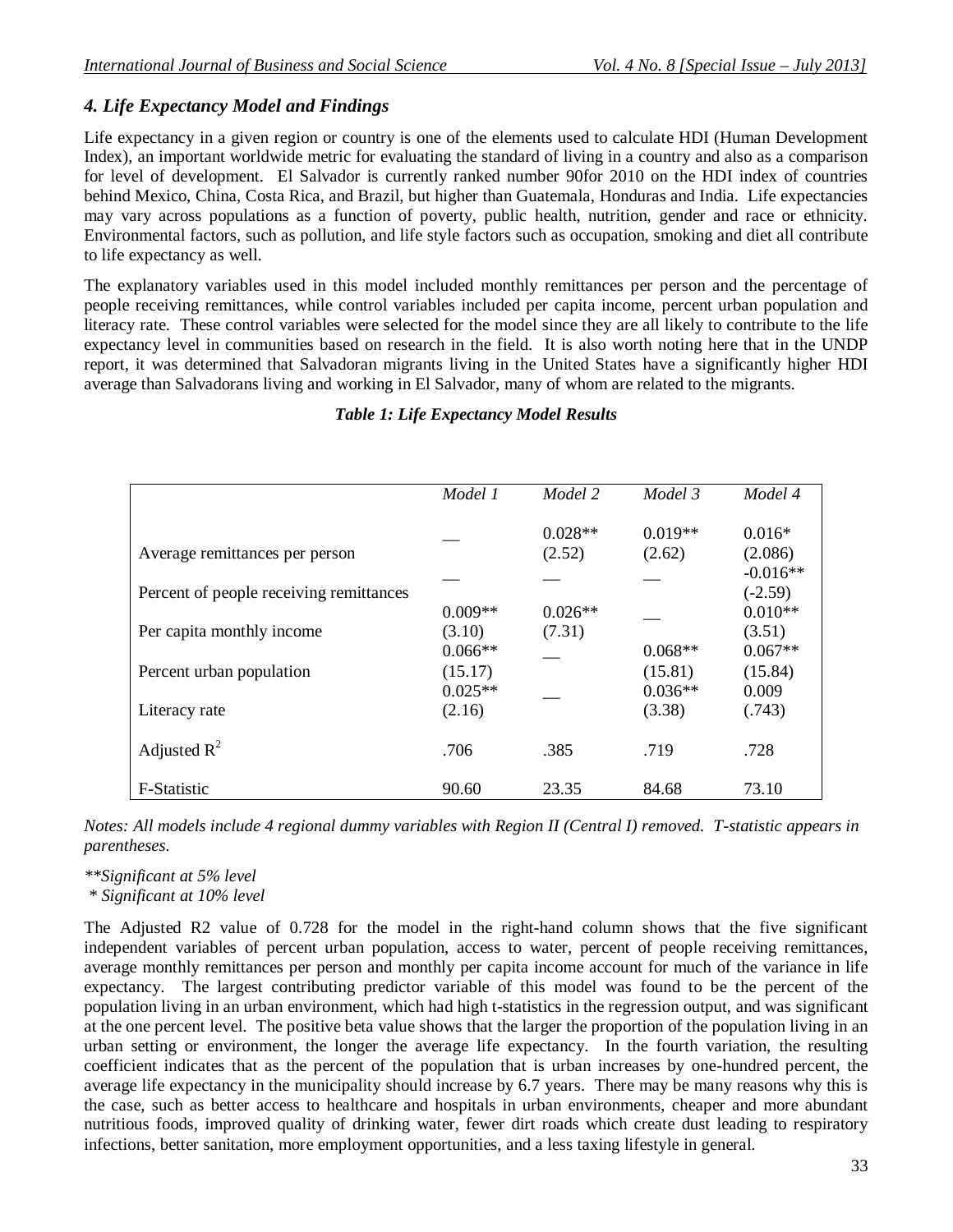In addition, in rural El Salvador, which may be the case in other countries as well, the voice of the rural people especially the rural poor is less likely to be heard by the government, which may lead them to be exploited in terms of allowing land contamination, water contamination or other harmful conditions to occur without taking action. Surprisingly, the variable access to water is negatively correlated to life expectancy, and it was concluded that the variable in its current form and according to its current definition, may not be so valuable since it does not include the quality of drinking water.

For example in the eastern part of El Salvador where the water table tends to be more saline due to the location in volcanic zones, the water has high mercury levels, posing a potential hazard to populations who drink this water, which can lead to kidney failure at a fairly young age. If there is no purification process, such as boiling or chlorination, access to water may not improve health, although healthy practices in the household such as boiling drinking water to eliminate bacterial contamination can help to increase the positive impact of water and enhance health and life expectancy situations in households. Also, as mentioned previously, the variable does not capture the frequency with which there is running water in the household, which is extremely sporadic in many communities of El Salvador, thus curbing the potential of this variable to improve health.

Per capita income and literacy rate are both positively correlated with higher life expectancies in most of the models. As in the education models, these two variables are statistically significant and important variables, which are associated with improved quality of life, which is why they serve as good control variables. In the third variation of this model, which did not include per capita income as an independent variable, the literacy rate was much more statistically significant with a t-statistic of 3.38. The lack of statistical significance for literacy rate in model 4 must be examined. When the model was run with all of the variables except for percent of people receiving remittances, literacy rate remained significant at the 10 percent level. However, when the model was run with percent of people receiving remittances, literacy rate was no longer significant, which may point to the theory that in communities which a larger percent of people receiving remittances, literacy is not as important a driver as it is in communities where fewer people receive remittances.

The next contributing variable of monthly remittances per person, which was found to be significant in each of the models it was factored into, also has a positive impact on life expectancy. An increase of \$100 in monthly remittances per person corresponds to an increase of 1.6 years of life expectancy, which was shown in the model. In this model's statistical output, the next most significant independent variable affecting life expectancy was per capita monthly income, which had positive coefficient values, which makes intuitive sense to conclude that as per capita income increases, life expectancy is also increased as a result and due to better living conditions, nutrition, health and other related factors. Perhaps the most surprising statistical result was the inverse relationship of percent of people receiving remittances with life expectancy, statistically significant at the 5% level. According to the resulting Beta coefficient, it can be generalized that if the percent of people receiving remittances were to double, the average life expectancy would decrease by 1.6 years.

One speculation that might help to explain this is that as more households become dependent upon remittances, tendency to consume includes eating and drinking more would probably increase. With less need to work in agriculture or other labor-intensive jobs, due to remittances, individuals over time may be likely to exercise less. As more people benefit from remittances, more families can afford to have a car, so walking might become a less common mode of transportation. The combination of increased consumption with more limited activity, both of which could be encouraged by greater penetration of remittances, may help to explain the inverse relationship between these variables. Other ideas about why this relationship exists include the cycle of migration taking its toll on family members emotionally. The stress on families broken up by migration is significant, even though the extra remittance income may help alleviate financial burdens.Many children are raised by older grandparents, while their parents work abroad, which requires extra physical output from the elderly, which could have side effects on their health and life expectancy. As migration spreads in communities, more people may be willing to take the risk to travel illegally to the United States or Canada, which can be a very stressful, dangerous journey. Within El Salvador, the average life expectancy variance by department does not seem to be correlated with the percentage of migrants in each department. If one were to conclude based on the positive beta coefficient for monthly remittances in this model, that as remittances increase life expectancy should also increase, it would indicate that the departments of El Salvador with the highest levels of migration should have the highest life expectancy.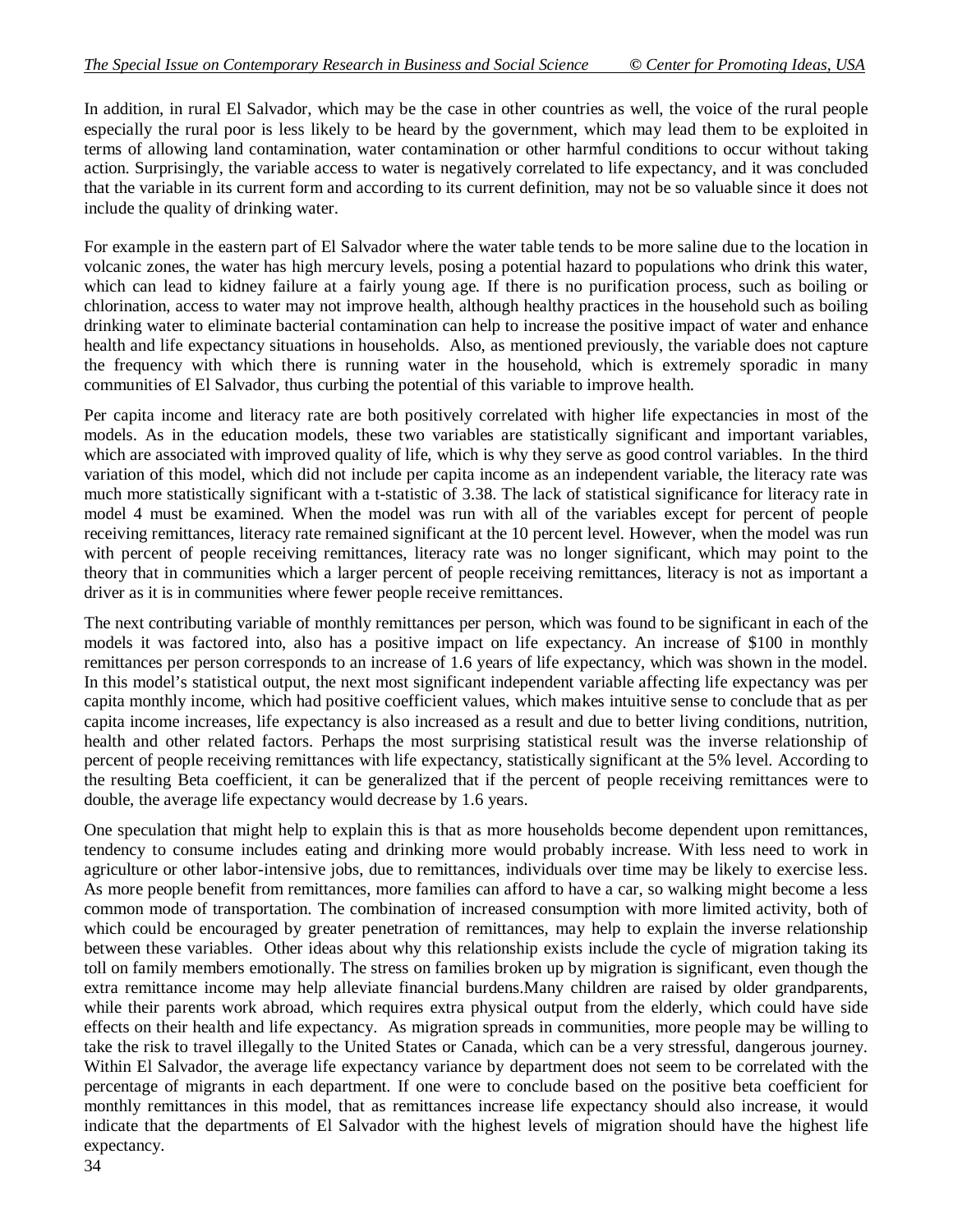This is however not the case, and the departments with the highest levels of migration tend to fall to the bottom of the list for life expectancy. However, a closer look at the characteristics of these departments, in terms of urban and rural percentages of the population reveals that the departments with a larger urban population tend to have a higher life expectancy while those with a larger rural population are lower on the scale.The department of San Salvador, which also is home to the country's capital of the same name is on top of the list, with an average life expectancy of 72.4 years, and the department of Morazán, which is very rural and also an area particularly hard hit by the Civil War, is at the bottom of the list with an average life expectancy of only 67.2 years, more than a five year differential. The life expectancy numbers are in line with the model's results because the variable representing the percenturban population in the municipality was found to be the most significant contributing variable, nearly five times as strong as remittances in terms of predicting life expectancy.

## *4.1. School Retention Model and Findings*

The second statistical analysis using the Household Survey data was done to try to capture the relationship between migrant remittances and the decision to stay in school or encourage other members of the household to remain in school to higher grade levels. The dependent variable of average grade level used in this model represents the average grade level attained by individuals over age six in each municipality in El Salvador as recorded in the 2004 national census. The reason average grade level was used instead of literacy rate in this model to target the effect of remittances on education is that going to school in El Salvador, though required by law, involves more of a conscious decision on the part of the family if the family values education enough to spare their sons or daughters from helping with the workload. Research indicates that even in countries where education is legally free of charge to students, oftentimes the poorest children do not attend school, due to other roadblocks, because they could not afford the school uniforms, notebooks, pencils, transportation and lunch money. Also, since school attendance involves more of a decision-making process at the household level which may help to provide some insight into the individual family's perception of the value of education in general, it is a more relevant variable for this model.

The independent variables used in this model include average remittances per person, per capita monthly income, the percent of people receiving remittances, the percent of underweight children under five and the percent urban population. The remittance variables were incorporated in order to isolate any statistical relationship between remittances and school retention. All of the others were chosen as control variables, due to the probable impact all of these variables and what they might have on school attendance and retention. While data measuring the quality of education in different schools and different communities was not available, this would have been a very interesting independent variable in the model, since a perception on the part of a community that the educational system is not working, which may be common especially in rural areas, may negatively impact school attendance and retention.

The school retention model resulted in the highAdjusted R Square value of 0.757, which shows that the significant independent variables, which in this case were per capita income, percent urban population, percent of people receiving remittances, percent of children under five that are underweight, masculinity index and average remittances per person, together these explain about seventy-five percent of the variance in the dependent variable average grade level.The most significant independent variable in this school retention analysis was found to be per capita monthly income, which resulted in significant t-statistics at the one percent level in each of the models. Incorporating the coefficient output from the fourth variation of this model, an increase in per capita monthly income of one hundred dollars per person, would correspond to an increase in the average grade level by 1.6 levels. The relationship between average monthly remittances and per capita monthly income is important to the analysis, in that while remittance income contributes to per capita income dollars, as the literature points out, this type of income which can be classified as temporary income, can have a very different impact in terms of spending decisions as opposed to other types of permanent income such as wages. Two of the models resulted in a statistically significant coefficient for average remittances per person, with the most significant being in the third variation of this model, when per capita income is not included as a control variable. According to this model's results, an increase in average remittances per person of one-hundred dollars per month, would correspond to an increase in one grade level attained by the average person.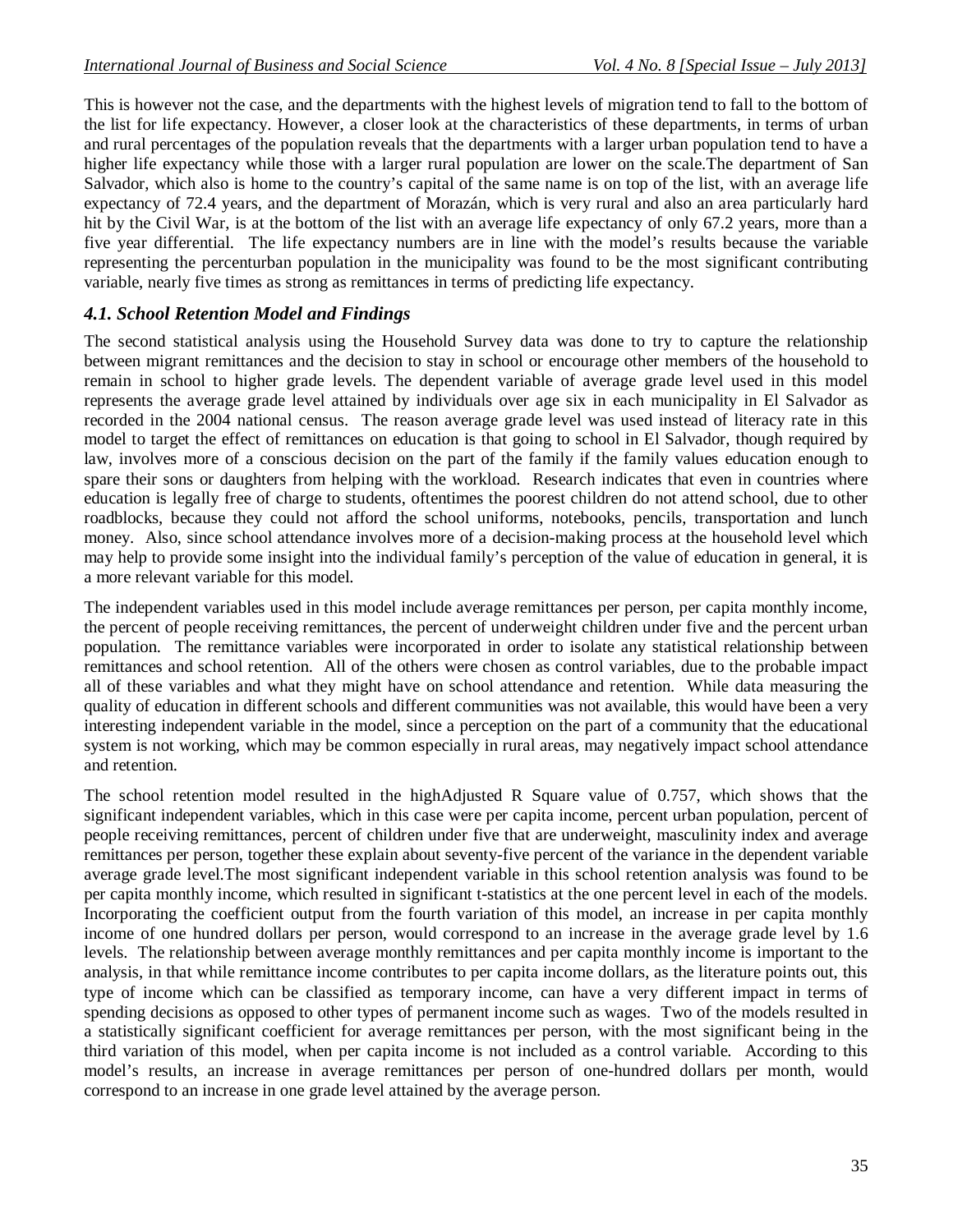#### *Table 2: Results from Average Grade Level Model—2004 data*

*Notes: All models include 4 regional dummy variables with Region II (Central I) removed. T-statistic appears in parentheses.*

|                                | Model 1    | Model 2    | Model 3    | Model 4    |
|--------------------------------|------------|------------|------------|------------|
|                                |            | $0.008*$   | $0.010**$  | 0.003      |
| Average remittances per person |            | (1.72)     | (2.17)     | (0.86)     |
|                                |            | $0.021**$  |            | $0.016**$  |
| Per capita monthly income      |            | (14.10)    |            | (11.55)    |
|                                | $0.029**$  |            | $0.028**$  | $0.020**$  |
| Percent urban population       | (12.02)    |            | (11.31)    | (9.71)     |
| Percent people receiving       |            | $-0.021**$ |            | $-0.017**$ |
| Remittances                    |            | $(-5.83)$  |            | $(-5.64)$  |
| Percent underweight children   | $-0.033**$ |            | $-0.035**$ | $-0.020**$ |
| under five                     | $(-3.00)$  |            | $(-3.19)$  | $(-2.23)$  |
|                                | $-1.977**$ |            | $-1.827**$ |            |
| Masculinity index              | $(-2.91)$  |            | $(-2.90)$  |            |
| Adjusted $R^2$                 | .610       | .659       | .615       | .757       |
| F-Statistic                    | 59.28      | 72.95      | 53.21      | 91.39      |

*\*\*Significant at 5% level*

*\* Significant at 10% level*

These results do not necessarily demonstrate that remittance income and per capita income have a nearly identical relationship with school retention, which the model output for the independent variable percentage of people receiving remittances brings to light. The negative coefficient values, which are significant at the five percent level for this independent variable, show an inverse relationship, indicating a negative correlation between the percent of people and households receiving remittances and school retention. Using the model in the right-hand column, the output suggests that as the percent of people in a community receiving remittances doubles or increases by 100 percent, there is a corresponding decrease of 1.7 grade levels in the average grade level attained by residents. The negative value is interesting and supports the belief that an increase in migration and remittance income in households and families may be a disincentive for young people to stay in school.

In addition, in much of rural El Salvador the quality of educationalfacilities, faculty and curriculum is below the national average, a further disincentive to stay in school. Upon graduating ninth grade or high school, if there are few job opportunities available for young people, it creates a further disincentive for the investment of time in education. Another reason for the negative impact that the cycle of migration and increased remittance income may have on school retention includes the situation that as parents or older siblings leave for the United States, younger siblings are left to take over household and agricultural duties, which does not allow them to continue in school to higher grade levels.

The difference in the positive and negative beta values for per capita income and percentage of people receiving remittances is also revealing because it differentiates that the increased income is not having the causal effect on the decrease in average grade level, but that there are other inherent characteristics of the cycle of remittances and migration that is having an impact.The fact that average remittances per person was not found to be significant might be explained by inferring that it is not necessarily the dollar amount of remittances that affects school attendance, but the state of being a recipient of remittances versus a non-recipient that has more of an impact. Also, as mentioned before in differentiating the two remittance-based variables, the larger the percentage of persons receiving remittances may affect a community more profoundly and be a more accurate indicator of the level of migration from a community, whereas the average remittances per person may be skewed, if a small group of families or households are the ones receiving the majority of remittance dollars.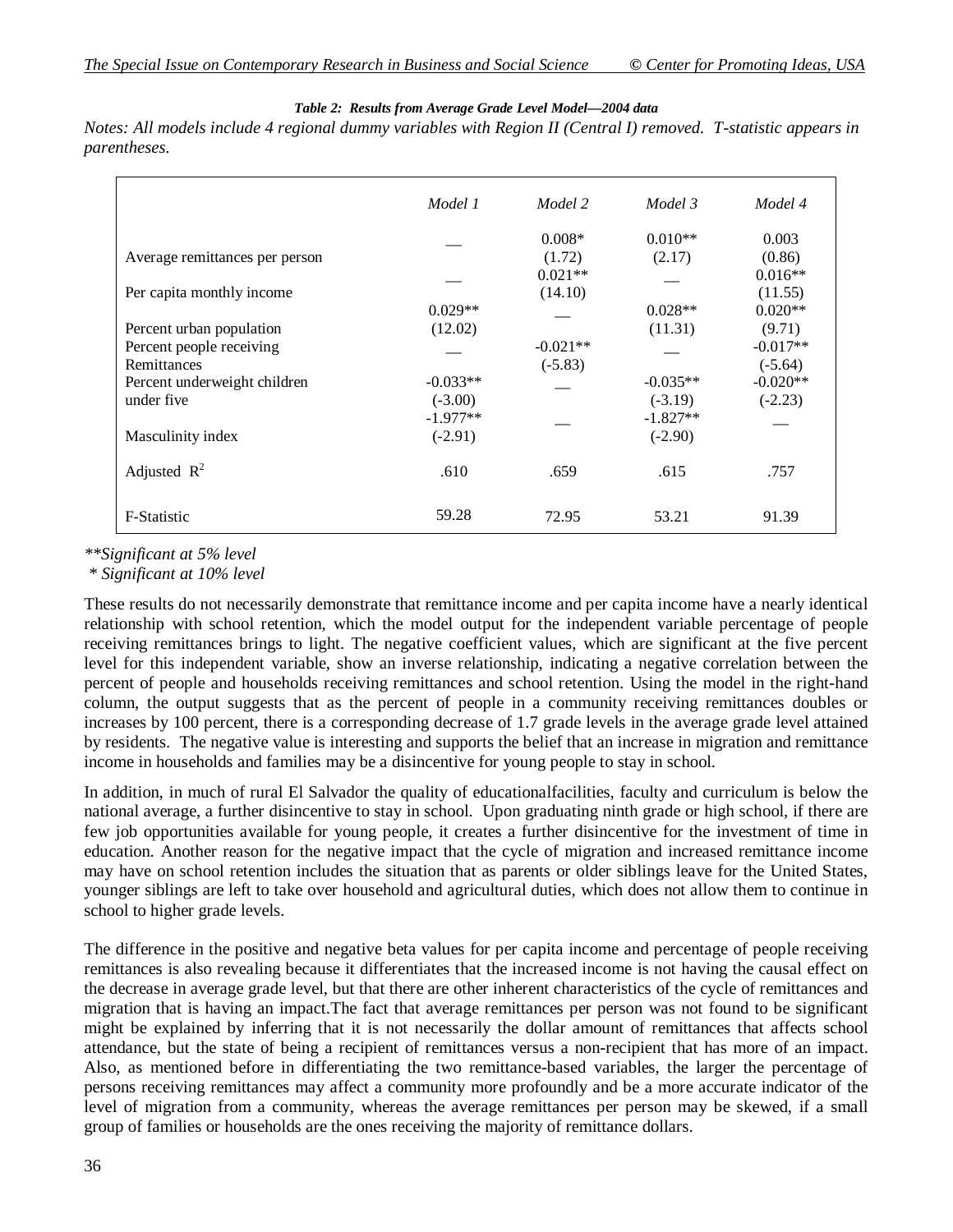In addition, as the level of out-migration in a community increases, it is more likely that emigrants have built solid networks in their destination country, which facilitates the movement of new migrants, who are likely to be other family members and community members.These results tend to diverge from the theories put forth by some researchers in literature on remittances, such as the study by Cox-Edwards and Ureta (2003), which found a significant positive correlation between remittance income and increased school retention. While the key independent variable, average dollar amount of remittances per person, was found to have a statistically significant positive predictive effect in two of the models, it was not statistically significant when the model controlled for per capita income and the percent urban population. The results also diverge from the results of study (Yang, 2003) on the breakdown of remittance expenditures in Salvadoran households that used household self-reports and found that only 3.8% of remittance income is reported to be spent on education.

Another related study determined this percentage to be higher based on 2004 census data, stating that 6.6 percent of remittance income in El Salvador is spent on education (Gammage, 2007). In the Yang study, the author was careful to state that this percentage is most likely understated because individuals may be miscalculating the allocation of remittance income and simply thinking of total expenditures, which would be due to human error in the survey. Yang attributed the potential positive impact of remittances on school retention to the fact that remittances allow families to make certain types of investments, such as on education, that may not have previously been possible. For example, children may be able to stay in school to higher grade levels because the extra income from remittances makes up for the income they could be earning by working. If children are not in school, a common reason is that they are needed to bring in household earnings and for this reason, they cannot afford to be in school. According to El Salvador's Ministry of Education figures published in a U.S. State Department report, more than fifteen percent of the population in El Salvador between five and seventeen years old worked, with children in rural areas being much more likely to miss school or drop out of school completely in order to work.

It would have been useful to add another independent variable that was not available to this model, which is the average distance of travel to the local school. From my experiences in El Salvador, it is clear that the more isolated a village is, that the distance and the cost of getting to school increases, which surely has a negative impact on school attendance and retention. A recent Human Rights Watch study based on a 2000-2001 World Bank survey of both formal and informal costs of education in a number of developing nations, found that cost of transportation can be a prohibitive factor in school attendance for children.

# *5. Conclusion*

While the statistical observations in this article do not definitively identify a causal relationship between remittances and the two dependent variables of life expectancy and school retention, they provide insight for further analysis to compare the sometimes contradictory remittance variables and see if the findings hold true in other countries or over time. These issues illustrate how complex the cycle of remittances can be, which makes it a necessary area of more intensive empirical research. While this study does not come close to capturing the nuances and differences in the migration and remittance experience at the household level, it provides useful observations of trends at the community level, which can be used to work on related studies that could eventually spur changes at the policy level in El Salvador, as the remittance receiving country, and also in the United States, as the major remittance generator for Salvadorans working abroad.

These seeming contradictions provide an opportunity for government and non-governmental agencies to intervene to promote the investment of remittances into education and health, while at the same time working to improve local economies. The result of using data from only from one year for these analyses is that the findings represent only a snapshot in time, and the phenomenon of migration itself along with the constantly improving technologies for money transfers, communication and travel is constantly evolving. However, the greater the understanding is of the impacts that remittances are having, from the perspective of the individual, the family, the community and at the national level, the more quickly and efficiently policies can be put in place to increase the benefits of remittances at all levels and simultaneously promote alternative sources of income and productivity.